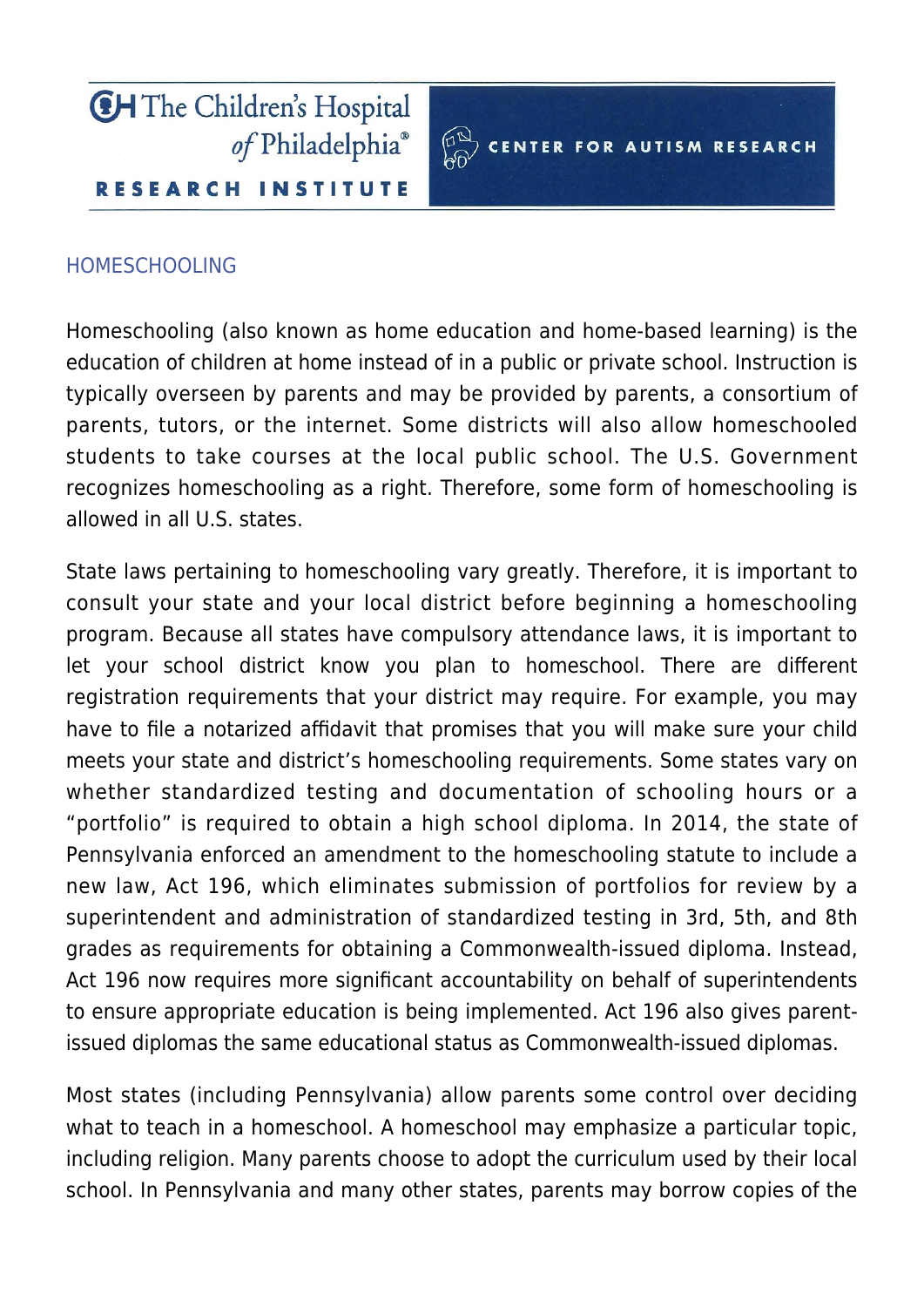school district's materials to use in the homeschool program. In Pennsylvania, these materials are provided free of charge. Materials may also be obtained from the library, online, or purchased.

If your child has been identified as needing special education, there may be additional homeschool regulations that apply. For example, in Pennsylvania, parents must show that the homeschool program addresses the specific needs of the child, and the program must be approved by a teacher with a state special education certificate or by a licensed clinical psychologist or certified school psychologist. This can be achieved by utilizing additional resources to create an IEP (Individualized Education Plan), ISP (Individualized Service Plan), or SEP (Student Education Plan). Districts in Pennsylvania may choose to provide special education services to homeschooled students, but they are not required to do so.

Most states, including Pennsylvania, do have some mandatory courses that homeschooled students must take. These typically include spelling, reading, writing, science, geography, social studies, math, and health and safety. Some states offer a state-recognized graduation diploma for homeschooled students. In states that offer this (including Pennsylvania), there will be specific courses required for graduation.

Some parents join homeschool consortiums or cooperatives. These are groups of families who all homeschool their children. The children may meet on occasion for group instruction, which is provided by one of the parents or a selected tutor, and/or to go on field trips or to participate in extracurricular activities. In addition to exposing the children to different "teachers," this gives homeschooled children the opportunity for social interaction.

Social interaction may also happen at the local public school through extracurricular activities. In Pennsylvania and some other states, homeschooled students must be allowed to participate in clubs, musical groups, athletics, and other school district opportunities to the extent they are otherwise eligible to take part (for example, trying out for and landing a role in the school play).

Related Articles:

- **[State Standardized Testing](https://www.carautismroadmap.org/state-standardized-testing/)**
- **[Graduation Testing](https://www.carautismroadmap.org/graduation-testing/)**
- [Public Schools](http://prvdr-meta-carautismroadmap.pantheonsite.io/public-schools/)